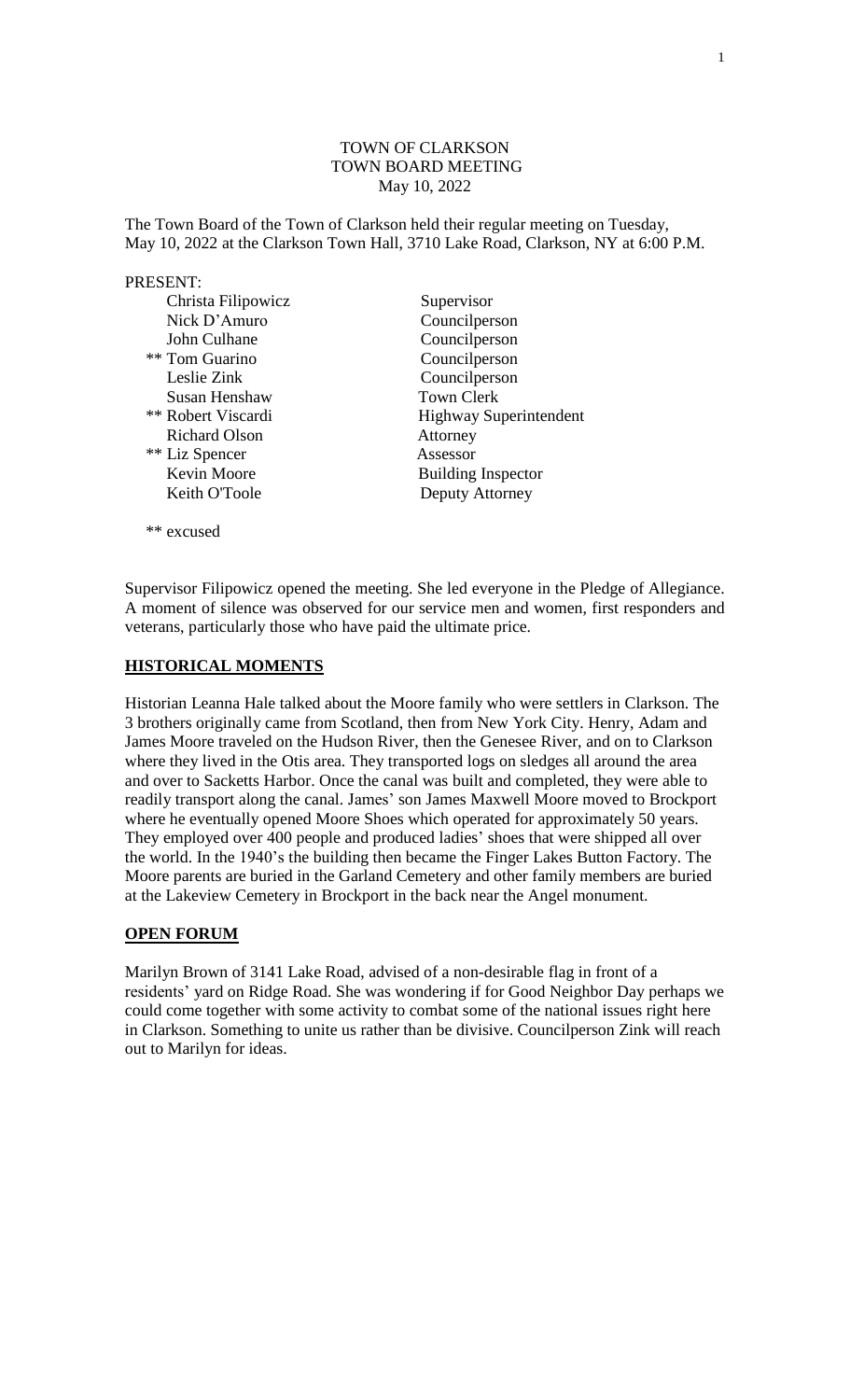## **NEW BUSINESS**

# **RESOLUTION #165 AUTHORIZING FIREWORKS DISPLAY FOR YOUNG EXPLOSIVES; CPM GOLF LLC, dba DEERFIELD COUNTRY CLUB**

Introduced by Councilperson Zink Seconded by Councilperson Culhane

To authorize Young Explosives Corp. to hold a firework's display on June 25, 2022 at CPM Golf LLC; dba Deerfield Country Club at 100 Craig Hill Drive, Clarkson, NY. A Certificate of Liability Insurance for Young Explosives Corp. was provided and is on file with the Town of Clarkson. The Town of Clarkson is aware of Article 405 regarding firework permits. VOTE OF THE BOARD

AYES: Supervisor Filipowicz, Councilpersons Culhane, D'Amuro and Zink NAYES: None ABSENT: Guarino

# **RESOLUTION #166 ESTABLISHING NUMBER OF HOURS THAT CONSTITUTE A STANDARD WORKDAY FOR RETIREMENT PURPOSES**

**WHEREAS**, The Town Board is required to establish the number of hours that constitute a standard workday for retirement purposes for John Culhane, Susan Henshaw and Patrick Didas.

# **NOW, THEREFORE, BE IT RESOLVED**:

Sec. 1. That a seven-hour workday be established as a standard workday for retirement purposes for Councilpersons, Town Clerk and Support Boards. VOTE OF THE BOARD AYES: Supervisor Filipowicz, Councilpersons Culhane, D'Amuro and Zink NAYES: None

ABSENT: Guarino

# **RESOLUTION #167**

# **AUTHORIZE MERIT/STEP INCREASE FOR HIGHWAY EMPLOYEES BRYCE GAESSER, CORRY JOHNSON AND SEASONAL HIGHWAY EMPLOYEE GERRY MCALLISTER**

Introduced by Councilperson Culhane Seconded by Councilperson D'Amuro To authorize merit/step increases for Highway employee Bryce Gaesser to MEO, step 9 @ \$21.98/hour effective 5-02-2022; for Corry Johnson to MEO, step 9 @ \$21.98/hour effective 5-24-22 and seasonal highway employee Gerry McAllister Step 20 @ \$17.78/hour effective 5-02-22.

# VOTE OF THE BOARD

AYES: Supervisor Filipowicz, Councilpersons Culhane, D'Amuro and Zink NAYES: None ABSENT: Guarino

# **RESOLUTION #168**

# **APPOINT SEASONAL HIGHWAY EMPLOYEE MICHAEL BARTEK**

Introduced by Councilperson Zink Seconded by Councilperson D'Amuro To appoint seasonal highway employee Michael Bartek at Step 20 @ \$17.78/hour effective 5-04-2022. VOTE OF THE BOARD AYES: Supervisor Filipowicz, Councilpersons Culhane, D'Amuro and Zink NAYES: None ABSENT: Guarino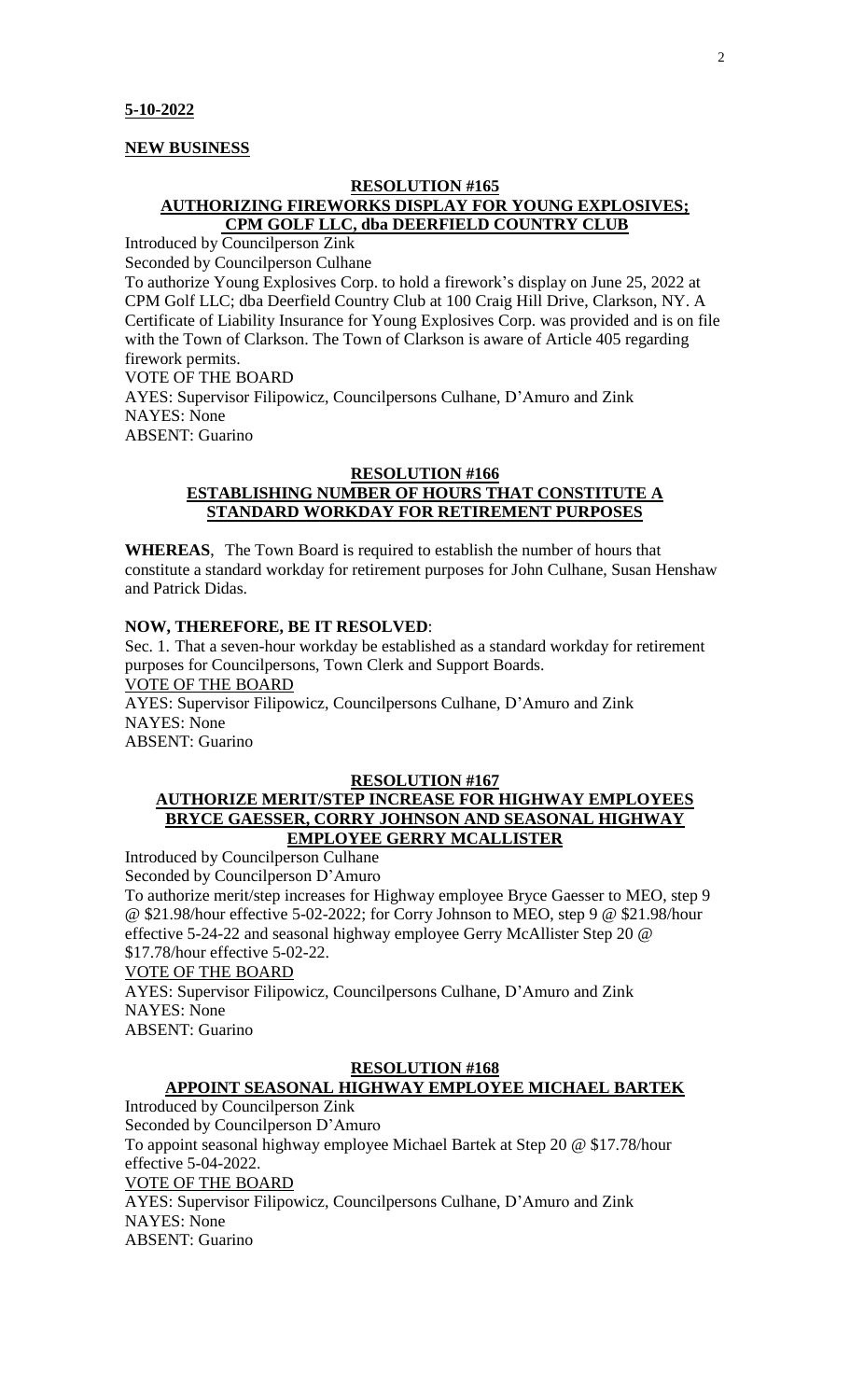# **RESOLUTION #169 TO APPOINT NEW HIGHWAY EMPLOYEE STEVEN W. FONTE**

Introduced by Councilperson Zink

Seconded by Councilperson Culhane To appoint new highway employee Steven W. Fonte to position of MEO, Step 9 @ \$21.98/hour effective 5-16-2022, contingent on his background check. VOTE OF THE BOARD AYES: Supervisor Filipowicz, Councilpersons Culhane, D'Amuro and Zink NAYES: None ABSENT: Guarino

# **Supervisors Report –**

**Monroe County Broadband Study Group -** Supervisor Filipowicz will be participating in Monroe County Broadband Study Group with Municipal Leaders and the County Executive on June 1.

**Seymour Library -** Last Saturday she attended the After Hours Fundraiser at Seymour Library with Councilperson Leslie Zink. Thanks to the Town Board members who donated a gift basket for the raffle.

**Just Solutions –** Town Assessor, Liz Spencer has had issues with computer access to Monroe County and Just Solutions worked on this issue in conjuction with the county.

**Town Wide Water District –** Supervisor Filipowicz spoke with the Rural Development, Marcy office and Tobra said there will be a Preliminary Funding offer that will come from Eric Joyce in Batavia office. Once the town accepts it, Rural Development will issue a Letter of Conditions. They will then meet with Clarkson to finalize and we should hear by beginning of next week.

**Vet's Club** – will be hosting a Memorial Day of Remembrance on Saturday, May 28 at 11:00am at the Brockport Area Vet's Club.

**National Grid** - Keylee Gilfilian and Courtney Miller assisted in finding errors that were made regarding our billing and where checks were being sent for payment. This resulted in substantial savings for the Town.

# **Town Board Reports –**

**Councilperson Culhane -** is continuing to work on the electronic payroll for all town employees with assistance from Ursula Liotta, Assistant to the Highway Superintendent.

**Councilperson Zink –** reminded us of the Memorial Day flag placement on Wednesday, May 25 at 6:00pm. An updated list of veterans from the Garland Cemetery has been provided by Mary Wilson. Local Boy Scout troops are looking to volunteer for this event, along with an open invitation to anyone who may be interested. Rain date will be May 26. She is continuing to work on the Waterline Grant for farm workers at Martin Farms. The town Comprehensive Plan has been sent to all members of the support board for continual work. Mr. Steinmetz from Bergmann will be following up soon with updates. Clarkson Good Neighbor Days is secured for Friday, August 19 at Hafner Park. She is expecting to set up booths for non-profit organizations who wish to participate. She wishes to thank Supervisor Filipowicz for reaching out to the County for the Mobile DMV. It has yet to return anywhere through out the county. Monroe County Clerk Jamie Romeo is working on the concerns with the DMV in hopes to have it return to different towns in our county. Safety concerns as well as outdated technology are also causing delays.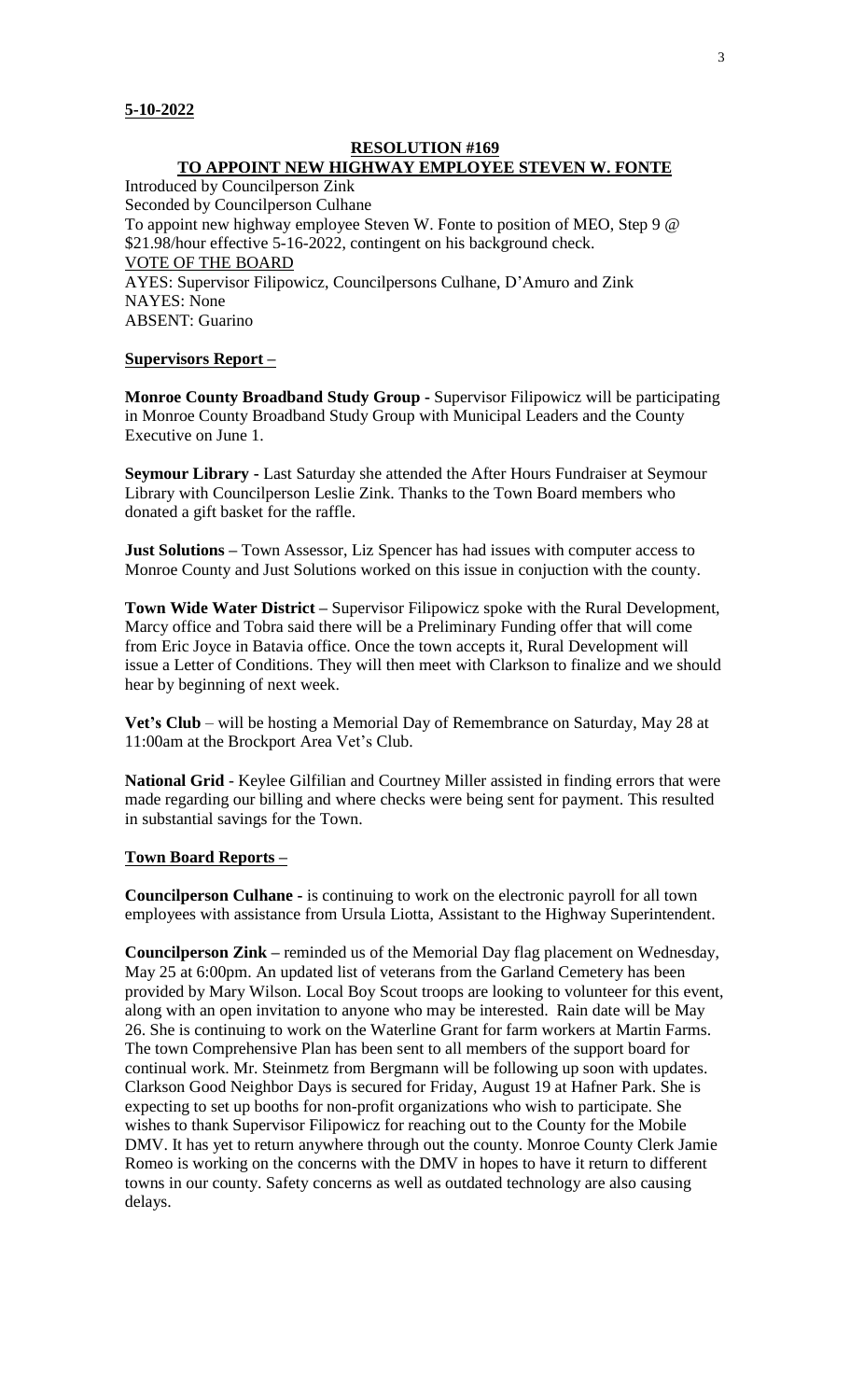## **5-10-2022**

**Councilperson D'Amuro –** introduced Tyler Jones our town Social Media consultant. The board members have been receiving feedback from the residents through the webpage. Reminder about the Veterans' Outreach event on Saturday, May 14 at the Vets Club in Hamlin.

**Assessor** – Supervisor Filipowicz advised that Liz Spencer was able to complete the 2022 Tax roll and is located on our website along with a copy on the counter in the Town Hall.

**Building Inspector** – Kevin Moore advised he is working on the Stormwater report. He also just attended the Floodplain Administrators' Conference in Albany last week.

# **RESOLUTION #170 APPROVE MINUTES 4-26-2022**

Introduced by Councilperson Zink Seconded by Councilperson Culhane To approve minutes from 4-26-2022. VOTE OF THE BOARD AYES: Supervisor Filipowicz, Councilpersons Culhane, D'Amuro and Zink NAYES: None ABSENT: Guarino

# **RESOLUTION #171 AUDIT 5-10-2022**

Introduced by Councilperson D'Amuro

Seconded by Councilperson Culhane

To authorize payment of audit 5-10-2022 totaling \$87,821.98 AA General \$39,380.49, BB General- Outside Village \$3,078.59, DA Highway - Town Wide \$16,146.34, SL – Lighting \$29,216.56 and Distribution of checks: Trust and Agency #6260-6262, Joint Checking #002164-002206.

VOTE OF THE BOARD

AYES: Supervisor Filipowicz, Councilpersons Culhane, D'Amuro and Zink NAYES: None ABSENT: Guarino

# **RESOLUTION #172 MOTION TO ENTER EXECUTIVE SESSION**

Introduced by Councilperson D'Amuro Seconded by Councilperson Zink Motion to enter executive session at 6:28PM. VOTE OF THE BOARD AYES: Supervisor Filipowicz, Councilpersons Culhane, D'Amuro and Zink NAYES: None ABSENT: Guarino

# **RESOLUTION #173**

# **MOTION TO EXIT EXECUTIVE SESSION**

Introduced by Councilperson D'Amuro Seconded by Councilperson Culhane Motion to exit executive session at 8:30PM. VOTE OF THE BOARD AYES: Supervisor Filipowicz, Councilpersons Culhane, D'Amuro and Zink NAYES: None ABSENT: Guarino